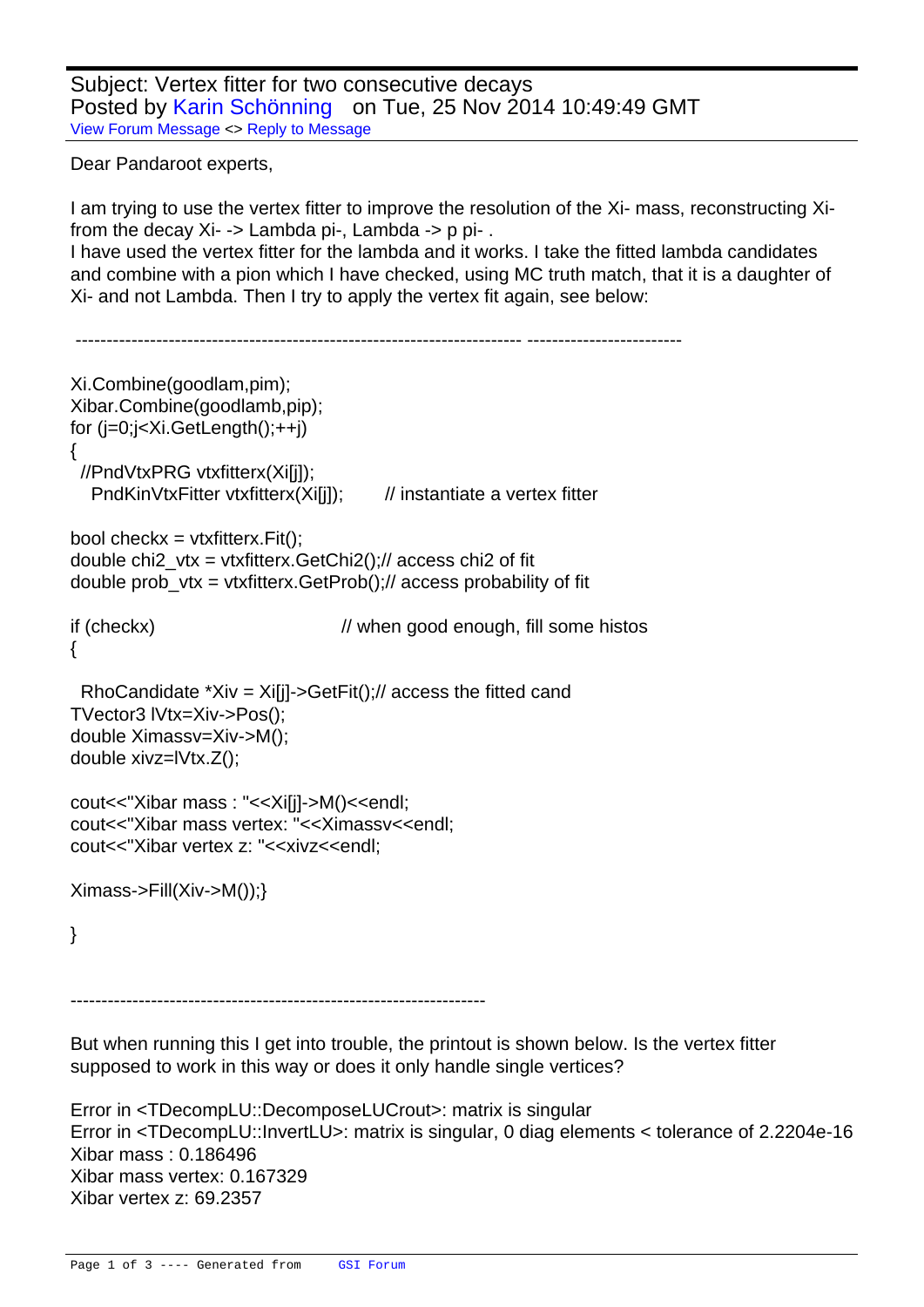Xibar mass : 1.32154 Xibar mass vertex: -nan Xibar vertex z: -nan Xibar mass : 1.31012 Xibar mass vertex: -nan Xibar vertex z: -nan Xibar mass : 1.32721 Xibar mass vertex: -nan Xibar vertex z: -nan

Does anybody have an idea of what one can do about this?

Kindest regards, /Karin

Subject: Re: Vertex fitter for two consecutive decays Posted by Ralf Kliemt on Tue, 25 Nov 2014 11:00:02 GMT View Forum Message <> Reply to Message

Hi Karin,

[The Lambda is a n](https://forum.gsi.de/index.php?t=rview&th=4486&goto=17574#msg_17574)eu[trlly charged pa](https://forum.gsi.de/index.php?t=post&reply_to=17574)rticle. Our fitters cannot create avalid Helix & Covariance from that.

Since the Xi does fly some distance my only suggestion is you try and make an analytical helix-line point-of-closest-approach finder by hand.

**Cheers** Ralf

Subject: Re: Vertex fitter for two consecutive decays Posted by Klaus Götzen on Tue, 25 Nov 2014 11:01:48 GMT View Forum Message <> Reply to Message

Hi Karin,

I don't see how you can fit a second secondary vertex (of the Xi-), since this vertex is not constraint by at least two charged tracks. A decay X -> pi+ pi- Lambda could deliver something like that, but not one with  $X \rightarrow pi$ - Lambda.

Best, Klaus

Subject: Re: Vertex fitter for two consecutive decays